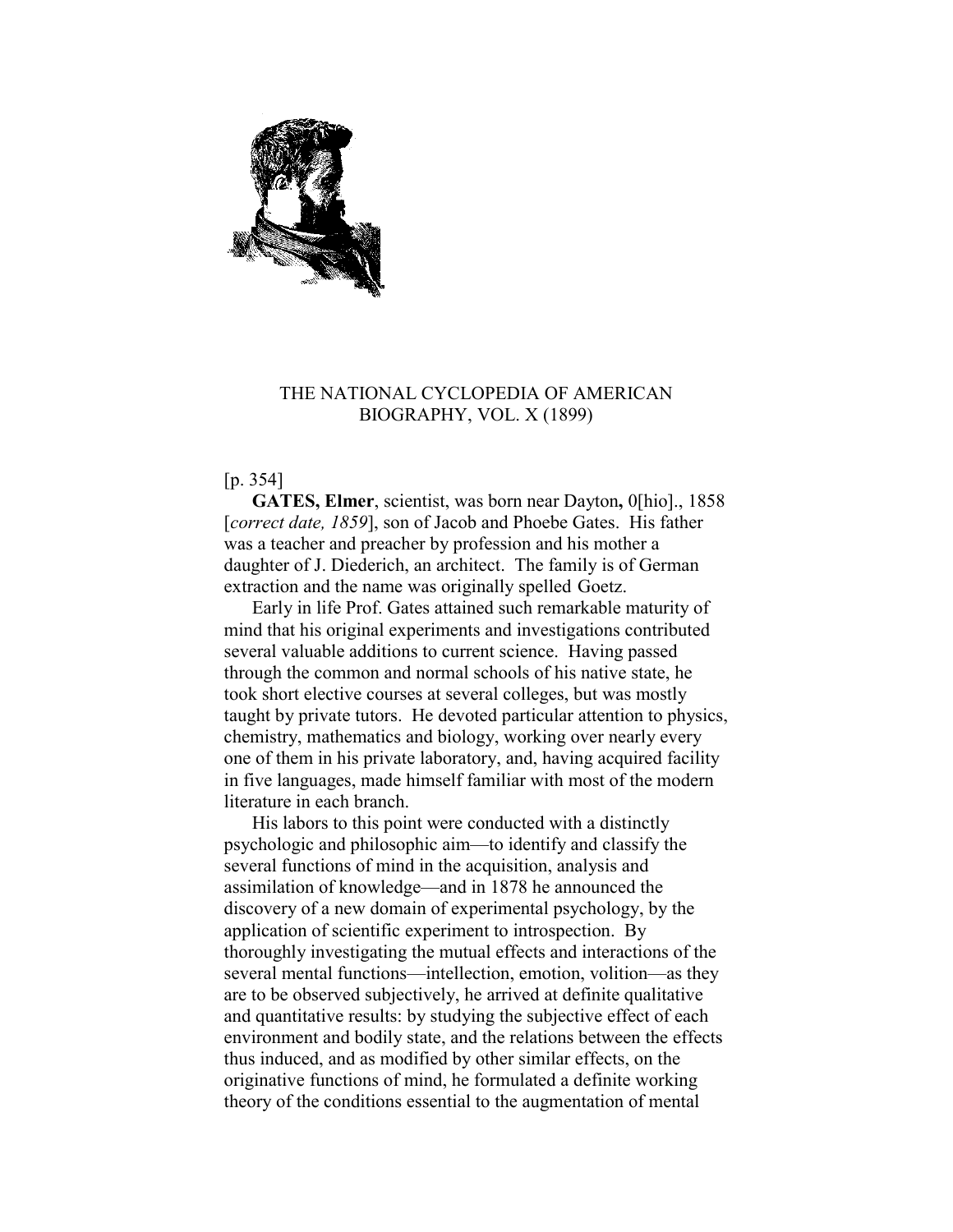capacity and the discovery of new ideas. Thus was discovered what he has termed the "art of mentation," the method of promoting the functional activities and productive power of mind, by so regulating the bodily and environing conditions and so controlling the intellective functionings as to conserve the organic energies and facilitate the genesis of new concepts, ideas and thoughts.

His thesis is that every conscious mental operation or experience creates in some part of the brain or nervous system new structural changes of cell and fibre, and that adequate and harmonious culture of the senses, and thence of each of the higher intellective, emotive and conative faculties, results in a process of brain building, which produces the ''embodiment of more mind.''

During 1878 he also extended his new method of research known as ''auturgic psychology," which consists in causing some one function of the mind to act upon some other, and in observing introspectively the mutual effects of their interactions, by a comparison of the introspective records of different individuals, made by themselves—which he has called "comparative variational psychology," a study promising to eliminate the personal equation and the individual idiosyncrasy from introspection. Thus he has established two distinct methods of introspective psychological investigation: the auturgic and variational.

To suit the conclusions of his investigations, he originated a new classification of psychological science into six branches: three relating to the experimental variation of environment and organic structure as determining the effects on mentation; three relating to variations of mental activities to determining the effects on body and environment. To his collective methods of brain-building, and mind using, he has applied the name psychurgy, as indicating the augmentation and more efficient using of mental activities in discovery, learning and invention by the normal exercise of these functionings within their proper environment and under proper bodily conditions for the discovery of truth and its application to human affairs. This department he has also classified into six branches: intellect-building, emotion-building, volition-building; and cognitive-mentation, aesthetic-mentation and conativementation.

Prof. Gates enumerates nine orders of sensation— touch, pressure, warmth, cold, muscular feeling, smell, taste, sight, hearing; seven steps in intellection—sensation, perception imaging, conception, ideation, thinking of several successively higher degrees of generality and introspection; and three orders of reasoning—conceptual, ideative, and thinking. The emotions and volitions he has similarly classified.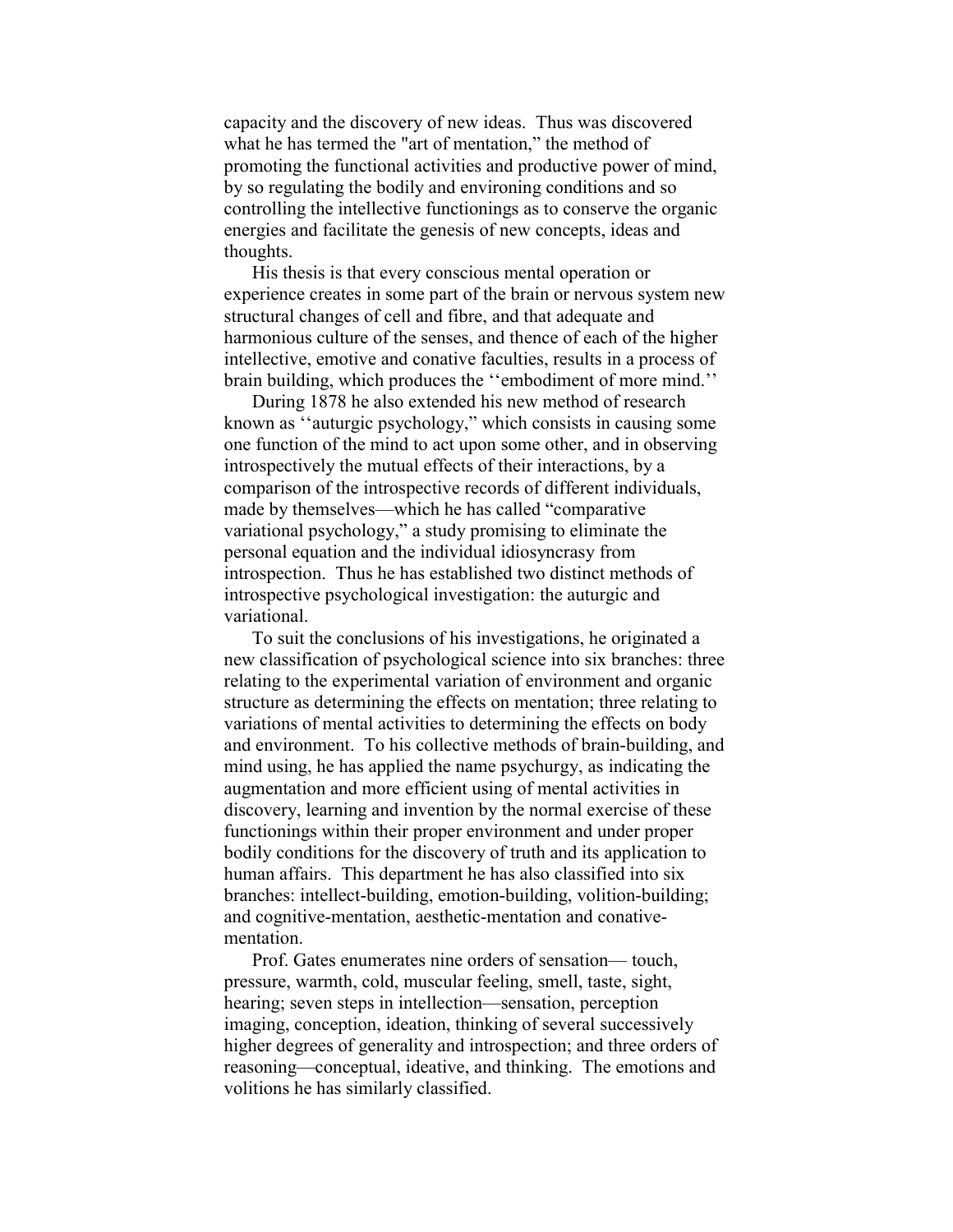His theory of education is an inductive appeal to each psychological function by presenting first-hand and successively sensations, percepts, images, concepts, ideas and thoughts—each as representing a synthesis or generalization on its predecessors of any given science in order to its mastery by calling forth the corresponding functional activities in psychurgic sequence. The sciences are to be studied as psychologic subjects, because they are products of mentation and kinds of mental content and modes of mentation. The conclusion is, not only the pedagogical principle that the process of mastering a science should begin with the rudiments of sensation and proceed to higher grades of generalization as the mind-functions emerge to receive and appropriate them; but also that moral and physical functions may be so shaped, built up and directed by adequate appeals as to preclude such faults of character and such organic diseases as seem to be involved in structures congenitally faulty.

This latter principle, in the professor's own words, involves that: "If the cell is to be active in overcoming disease in its immediate vicinity or in itself, it must utilize its own energy in performing its functions. If it be imperfectly fed, it will not have this energy, this *vis medatrix naturae,* with which to cure the disease. The new line of research consists in having discovered that by a combination of brain-building and dirigation, and emotional regulation, with the selection of proper kinds of foods and chemical substances, the cells of a particular organ can be fed their specific nutriments," thus increasing its efficiency and enabling the warding-off of disease. In this method, he claims he has discovered the fundamental law of cure.

The task that Prof. Gates has proposed to himself, in order to perfect the practical bearings of his theory, involves no less an undertaking than "a systematic and accurate study of each of the sciences so as to collect, from the great literatures of the world, and from the objects and phenomena of the sciences all of the mentative data of each science." This done, and a corresponding laboratory equipment for each science once obtained, the method will be ready for application to classes and schools.

He has applied the principles of his psychurgic doctrine to the mastery of several sciences, and, in his own words, has also found his own mental efforts more than quadrupled in efficiency. As a friend of his remarked recently: "He does something original in some art or science nearly every day of his life." He has made hundreds of inventions and discoveries in the various arts and sciences; some of them of immense importance. In acoustics and music he has discovered that by varying the overtones in the notes of an instrument, it is possible to change the emotional quality or timbre of every note at will. He has also discovered that in